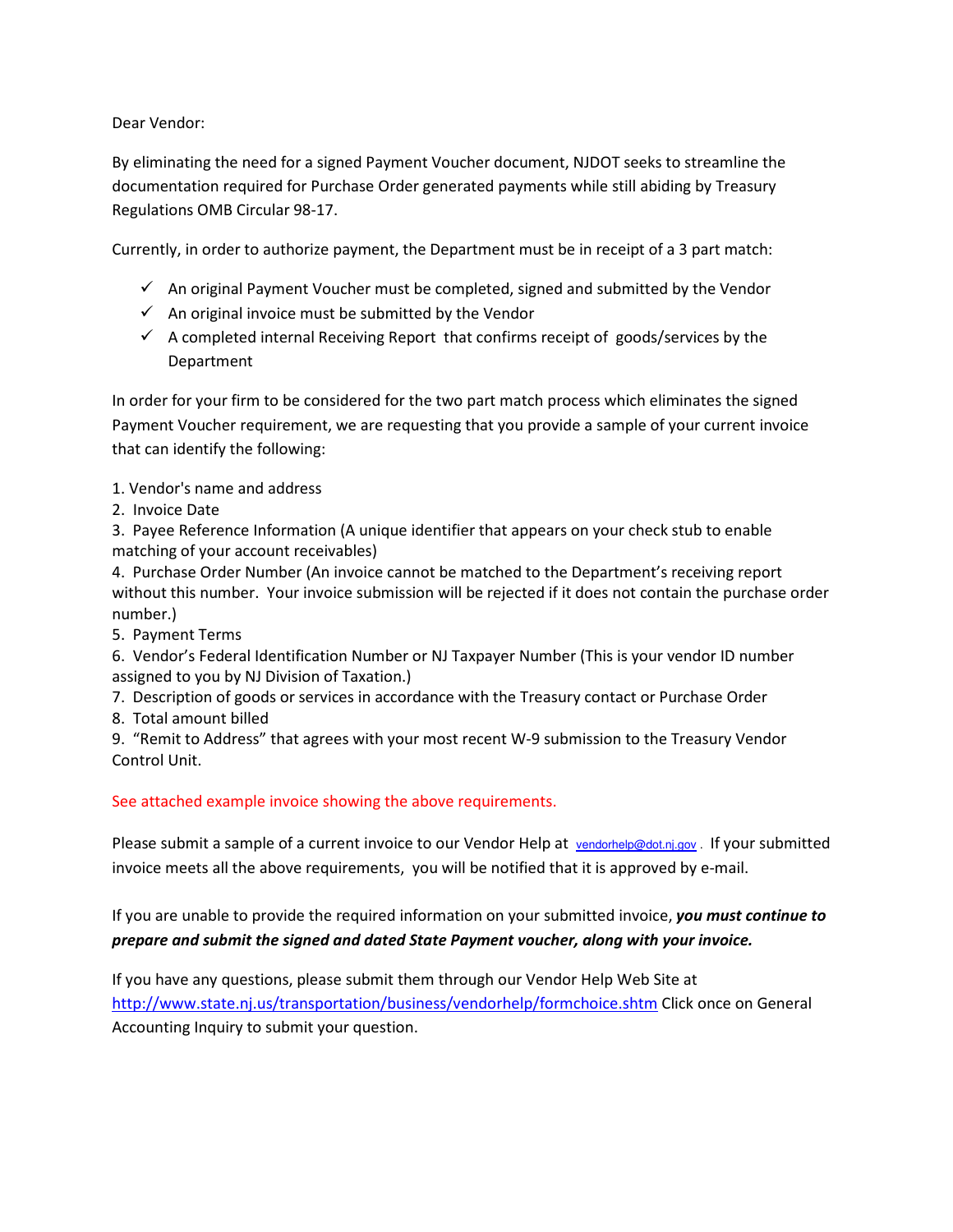## INVOICE



| <b>DESCRIPTION</b>                  | <b>HOURS</b> | <b>RATE</b>      | <b>AMOUNT</b>                             |                                                                                                                                                                                                                                                                                                                                                                                                                 |
|-------------------------------------|--------------|------------------|-------------------------------------------|-----------------------------------------------------------------------------------------------------------------------------------------------------------------------------------------------------------------------------------------------------------------------------------------------------------------------------------------------------------------------------------------------------------------|
| 7. Description of Goods or Services |              |                  | $\mathfrak{L}$                            | Note Regarding Purchase Order Number:<br>You must include the correct purchase order number<br>related to this purchase. A correct purchase order<br>number is a seven digit number without a dash "-". An<br>example of a correct purchase order number would be<br>7342466. An example of an incorrect purchase order<br>number (aka, Reference number) would be 12-12032.<br>Note Regarding Payee Reference: |
|                                     |              |                  |                                           | Payee Reference is important. This information is placed<br>on the check that is sent to the vendor and then enables                                                                                                                                                                                                                                                                                            |
|                                     |              | <b>SUBTOTAL</b>  | $\mathfrak{S}$                            | the vendor to match payables to receivables. The<br>Vendor must be sure to place the correct Payee                                                                                                                                                                                                                                                                                                              |
|                                     |              | <b>TAX RATE</b>  |                                           | Reference number and                                                                                                                                                                                                                                                                                                                                                                                            |
|                                     |              | <b>SALES TAX</b> |                                           | their invoices.                                                                                                                                                                                                                                                                                                                                                                                                 |
|                                     |              | <b>OTHER</b>     |                                           |                                                                                                                                                                                                                                                                                                                                                                                                                 |
|                                     |              | <b>TOTAL</b>     | $\sqrt[3]{3}$<br>$\overline{\phantom{0}}$ | 8. Total Amount Billed                                                                                                                                                                                                                                                                                                                                                                                          |
|                                     |              |                  |                                           |                                                                                                                                                                                                                                                                                                                                                                                                                 |

Make all checks payable to (Remit Address) : **Company Name Company Addrress**

Phone

9. Remit Address: must equal the address on the Treasury Vendor File.

**THANK YOU FOR YOUR BUSINESS!**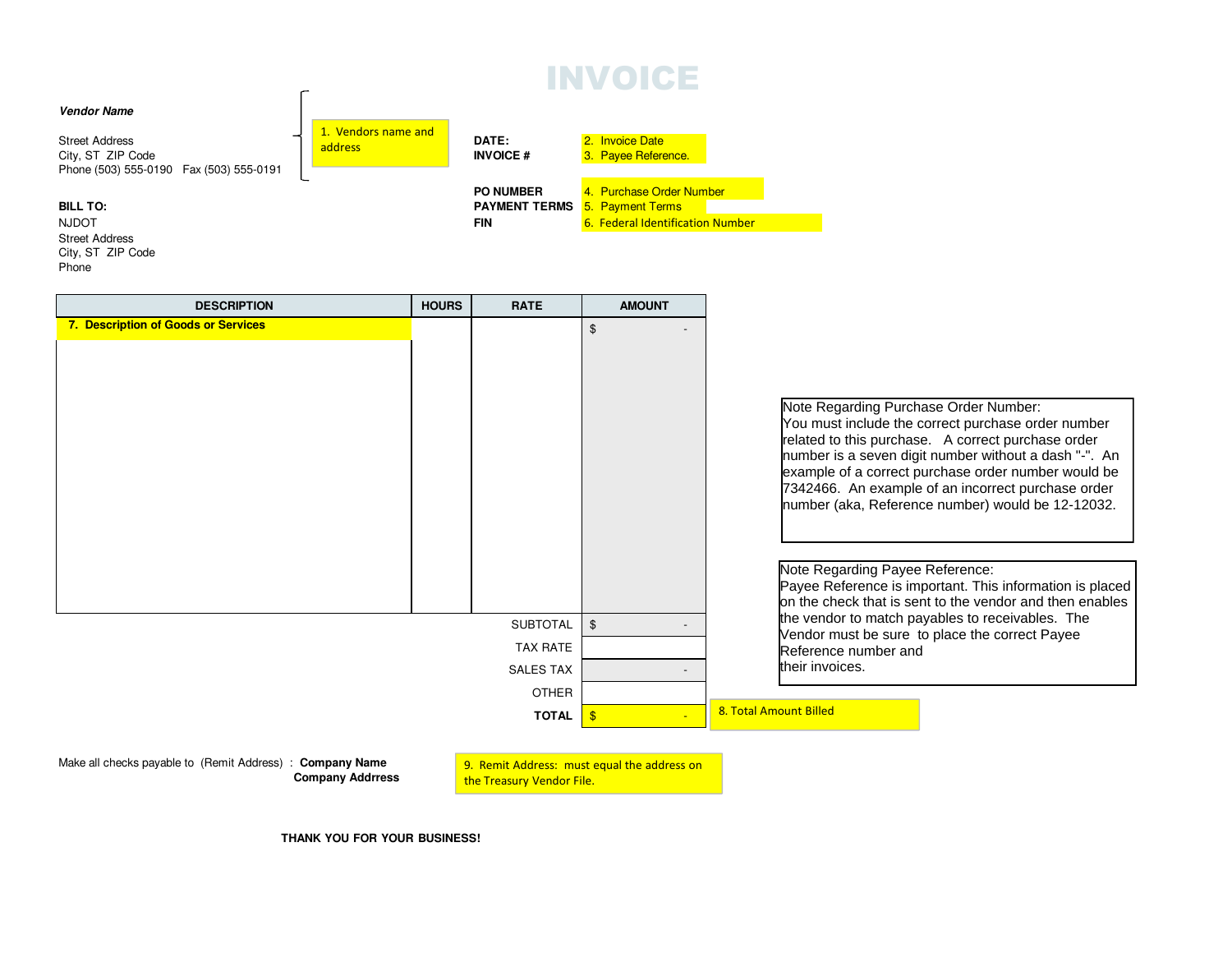I



Search

NJHome | Services A to Z | Departments/Agencies | F/

## **Department of the Treasury Use of the State of New Jersey Payment Voucher by State Agencies**

**NO:** 98-17-OMB

**ORIGINATING AGENCY:** Office of Management and Budget

**EFF DATE:** 6/18/98

**EXP DATE:** Indefinite

**SUBJECT:** Use of the State of New Jersey Payment Voucher by State Agencies

**ATTENTION:** Directors of Administration and Chief Fiscal Officers

**FOR INFORMATION CONTACT:** Betty Jane Eddowes **PHONE:** (609) 292-5040

## I. State Vouchers

The State of New Jersey functions as a business concern as well as government entity. Part of the business functions center on the timely and efficient payment process to vendors for goods and/or services received. Depending on the type of payment, a payment may be processed and approved at the agency or require an approval by the Office of Management and Budget. Agency approvals can be further decentralized or centralized at the discretion of each agency.

II. Requirements

Historically, vendors have been required to submit a State of New Jersey Payment Voucher (Vendor Invoice) as a claim for payment. State vouchers provided a standardized form for recording all pertinent financial information and required signatures. Vendors often submitted their company invoice or billing statement along with the State of New Jersey Payment Voucher.

Effective with this circular letter, the Office of Management and Budget will no longer require a State of New Jersey Payment Voucher for claims that require approval by the Office of Management and Budget. Claims for payment that are processed and approved at the agency level can, at the discretion of the agency, be made without the submission of a State of New Jersey Payment Voucher by the vendor.